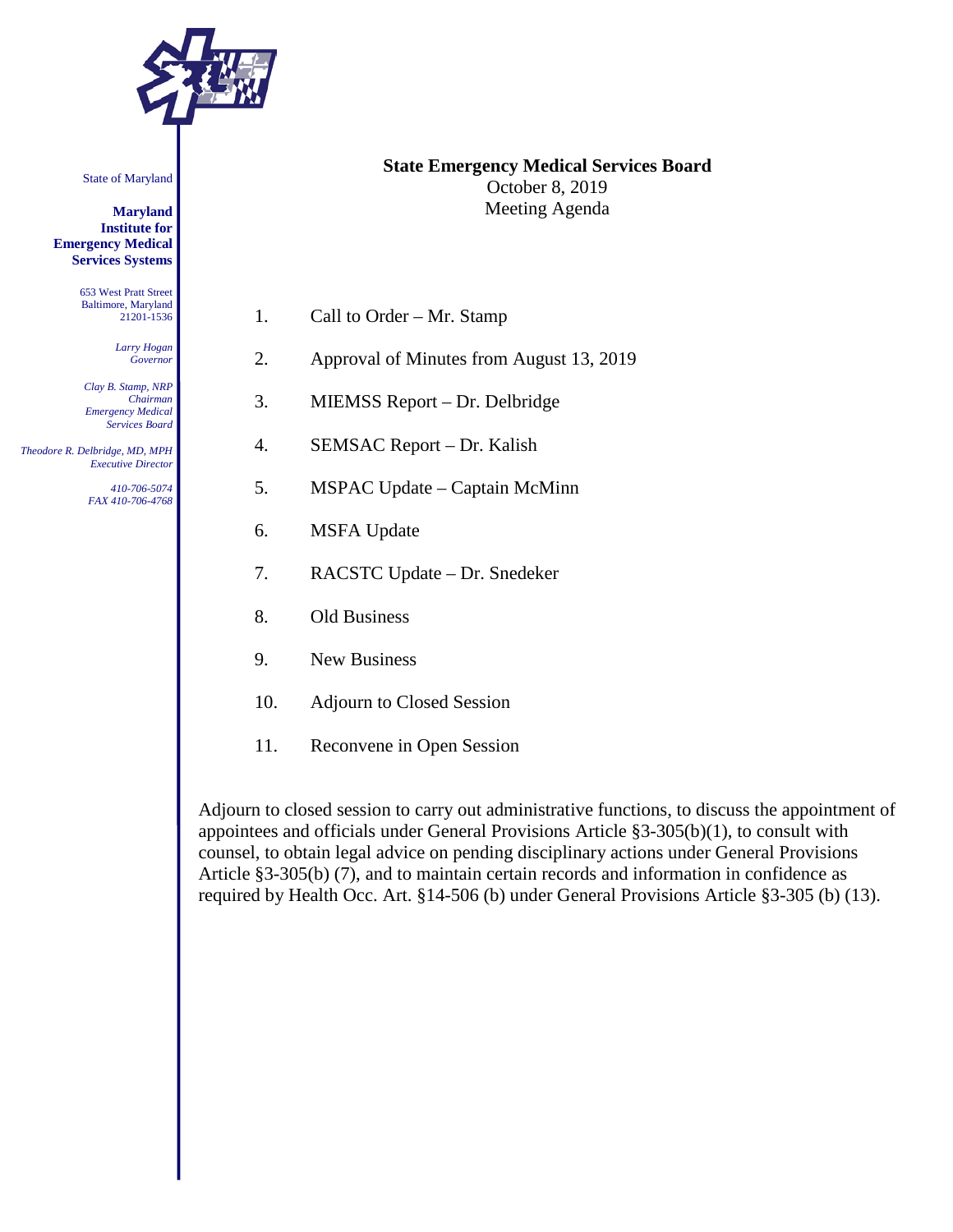

#### State of Maryland

**Maryland Institute for Emergency Medical Services Systems**

> 653 West Pratt Street Baltimore, Maryland 21201-1536

> > *Larry Hogan Governor*

*Clay B. Stamp, NRP Chairman Emergency Medical Services Board*

 *Theodore R. Delbridge, MD, MPH Executive Director*

> *410-706-5074 FAX 410-706-4768*

# **Board Members Present:**

Clay Stamp, NRP, Chairperson – Career Firefighter Representative Sherry Adams, Vice Chairperson – Secretary of MDH, Designee (via phone) Stephan Cox – Volunteer Firefighter Representative William J. Frohna, MD – Emergency Medical Services Physician Representative (via phone) Dany Westerband, MD – Trauma Physician Representative James Scheulen, PA, MBA – Hospital Administrator Representative (via phone) Sally Showalter, RN – Public at Large <175,000 Representative Murray Kalish, MD – SEMSAC Chairperson (via phone) Dean E. Albert Reece, MD – Board of Regents, Designee Mary Alice Vanhoy, MSN, RN – Emergency Medical Services Nurse Representative (via phone)

**State Emergency Medical Services Board October 8, 2019**

**Minutes**

**Board Members Absent:** None

### **Others Present:**

**MSPAC:** Major Tagliaferri; Capt. McMinn; Lance Wood

**MIEMSS**: Dr. Delbridge; Ms. Gainer; Ms. Abramson; Ms. Alban; Ms. Aycock; Dr. Bailey; Mr. Balthis; Mr. Barto; Mr. Bilger; Mr. Brown; Dr. Chizmar; Dr. Floccare; Ms. Mays; Mr. Schaefer; Ms. Goff

**OAG:** Mr. Magee; Ms. Sette

**RACSTC:** Dr. Snedeker

**MSFA:** 2nd VP Mr. McCrea

Chairman Stamp called the meeting to order at 9:05am. He welcomed everyone and thanked the MIEMSS staff, EMS Board members and stakeholders for their service.

Mr. Stamp asked for approval of the minutes from the September 9, 2019, EMS Board meeting.

A lengthy discussion of the September 9<sup>th</sup> EMS Board minutes ensued.

**ACTION: Upon the motion by Ms. Vanhoy, seconded by Mr. Cox, the Board voted unanimously to approve the minutes of the EMS Board meeting held on September 9, 2019, with agreed upon changes.**

**MIEMSS Report**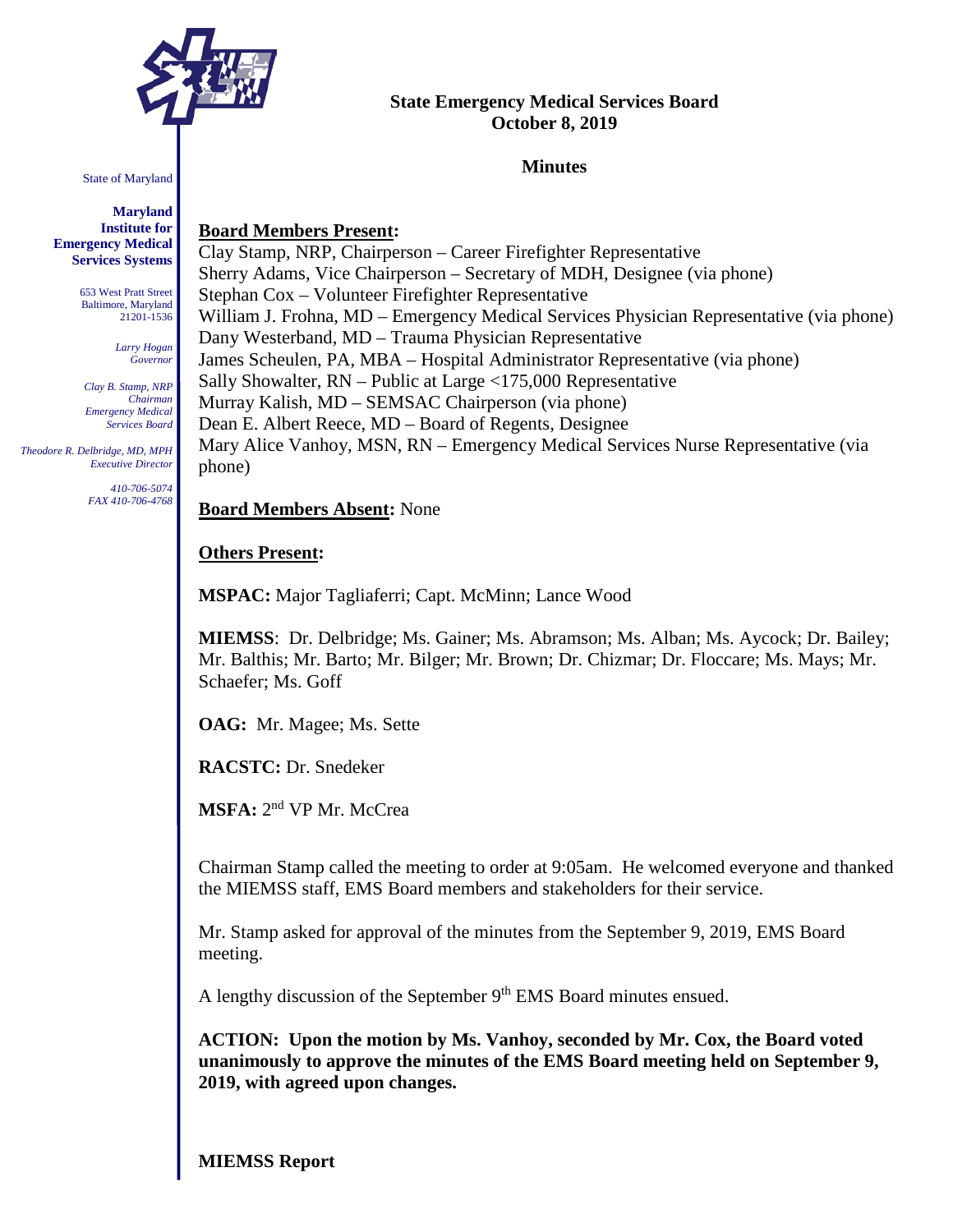A copy of the Executive Director's Report was distributed.

Dr. Delbridge gave an update on the following initiatives:

## **CHATS**

Dr. Delbridge reminded the EMS Board that due to the integrity of the current software, a new hospital alerting system is necessary. Dr. Delbridge said that analysis of the data indicates that hospitals see only 1.2 fewer patients over a ten hours period while on yellow alert. 0

Dr. Delbridge updated the Board on the Hospital Emergency Services Forum, to discuss with hospital personnel the future of the CHATS hospital alerting system, held on September 24, 2019, at MIEMSS and the results of the subsequent three-question survey of stakeholders.

A lengthy discussion on the current and future of the alerting system ensued. Mr. Stamp said that the alerting system issue is important for EMS.

ET3 - Evaluation, Triage, Treatment and Transport

Dr. Delbridge said that five EMS jurisdictions applied for the ET3 grant: Annapolis City, Baltimore City, Charles County, Howard County and Montgomery County.

#### EMS Plan

Dr. Delbridge updated the Board on the status of the EMS Plan and said the EMS Plan Steering Committee met on October 2, 2019, to review the draft plan in October. The EMS Plan Steering Committee members are: Robbie Blackiston, Chairperson of the MSFA Committee Chief Alan Butsch, Montgomery County fire & Rescue Service Chief Barry Contee, Calvert County Capt. Kathleen Harne, Frederick County Fire & Rescue Capt. Rick Koch, Ocean City Fire Department Elizabeth Wooster, Trauma Program Manager, Western Maryland Health Services Patricia Gainer – Deputy Director, MIEMSS

Dr. Delbridge said MIEMSS is reaching out to all stakeholders for input. MIEMSS is posting a draft EMS Plan along with a form for submitting suggested additions or changes to the draft EMS Plan. Dr. Delbridge added that MIEMSS has scheduled an EMS Plan Summit for December 18, 2019, in Annapolis. More information will be forthcoming.

#### **SEMSAC Report**

Dr. Kalish said that SEMSAC received the draft Volunteer Ambulance Inspection Program for review and discussed the 50/50 grant program.

#### **MSPAC Report**

A paper copy of the MSPAC IFR presentation was distributed.

Captain McMinn said that due to staffing shortages, for approximately two weeks each month, the MSPAC Salisbury Section is covering dayshifts only (0700–1900) during weekdays. He added that recruiting efforts continue.

A discussion on MSPAC staffing ad MedEvac availability ensued.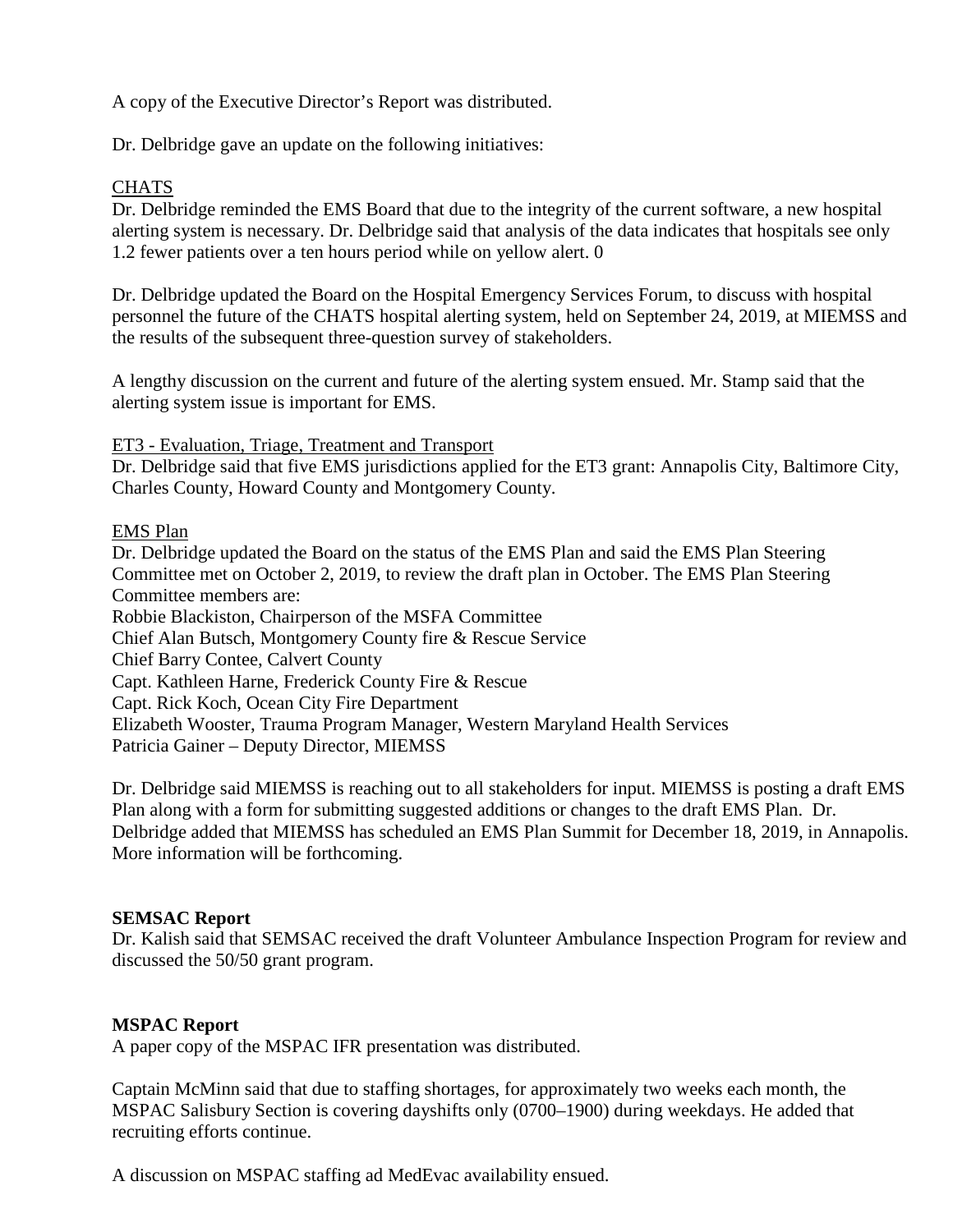Captain McMinn gave a presentation on the IFR capabilities being initiated by the Aviation Command.

Mr. Stamp thanked the MSPAC for their continued efforts and service.

# **MSFA**

2<sup>nd</sup> VP McCrea said that the MSFA appreciated the partners for attending the MSFA Executive Committee on September 21<sup>st</sup> at the Bay District Volunteer Fire Department.

Mr. Cox said that the MSFA leadership is pleased with the EMT pilot classes

# **RACSTC**

A copy of STC report was distributed.

Dr. Snedeker said that EMS equipment is again beginning to accrue at STC. Assistance with reminding the EMS jurisdictions is appreciated.

Dr. Snedeker reported for comparison time periods FY19 and FY20 (Q1) a decrease in the Inter-facility Transfers, Air Transports, OR and Clinic volumes. She said that Hyperbaric Chamber hours have also decreased. She said average Length of Stays decreased in FY20 (Q1) to 8.45 days. Dr. Snedeker added that the Go-Team had recently deployed twice.

Dr. Snedeker gave an overview of the Organ and tissue Donation Program, the Global Outreach and Injury Prevention programs and the EMS Outreach and Education Activities.

# **OLD BUSINESS**

Dr. Kalish said he would like for MIEMSS to present the data analysis of the 50/50 grant to the Board and for the Board to make a decision on SEMSACs recommendation of a \$200,000 increase to the 50/50 grant at the December EMS Board meeting.

The Board discussed the processes for budget requests.

#### **NEW BUSINESS – N/A**

#### **The EMS Board adjourned to Closed Session by acclamation**

The EMS Board adjourned to closed session to carry out administrative functions, Article §3-305(b)(1), to consult with counsel, to obtain legal advice on pending disciplinary actions under General Provisions Article §3-305(a) (7), and to maintain certain records and information in confidence as required by Health Occ. Art. §14-506 (b) under General Provisions Article §3-305 (a) (13).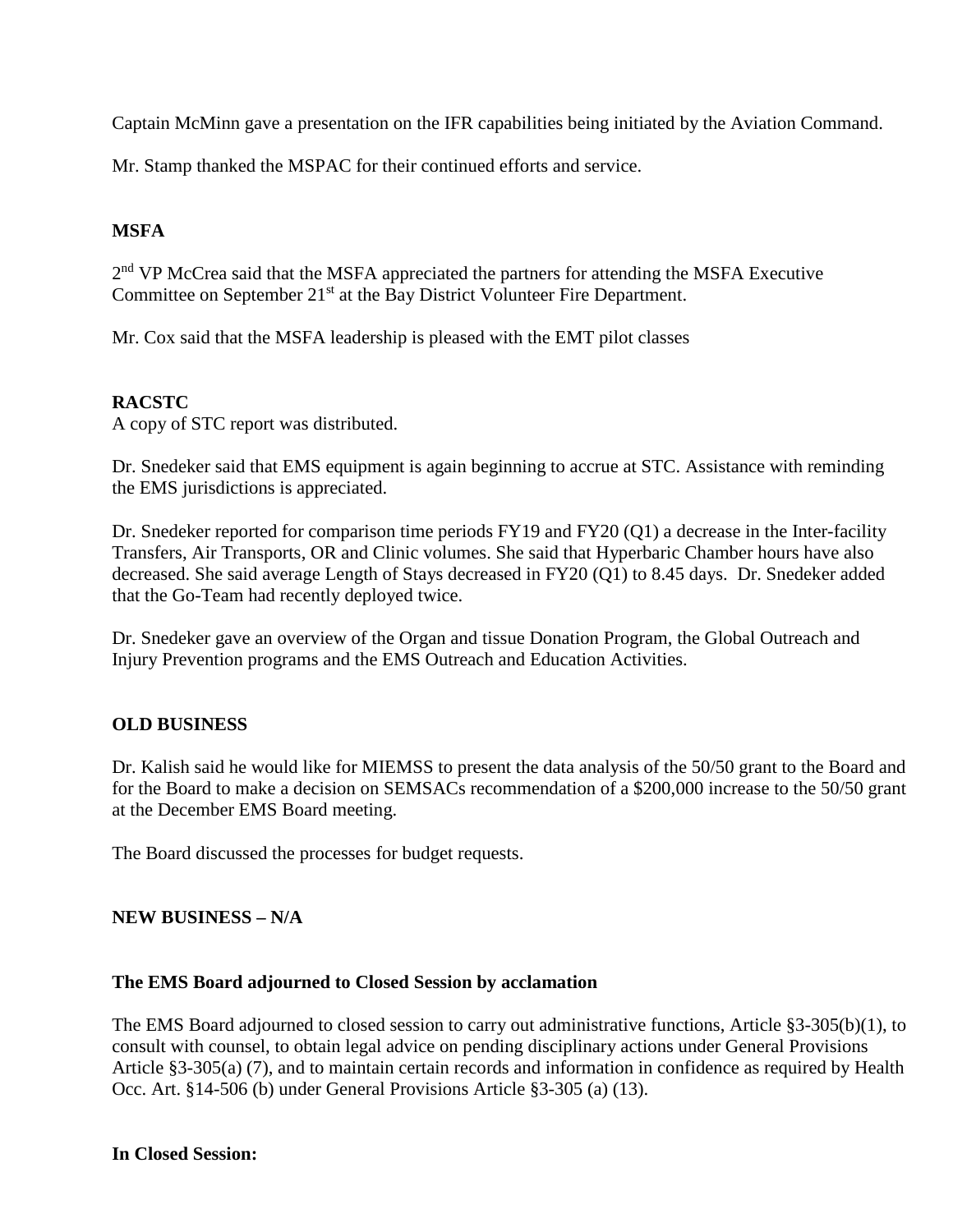# **Board Members Present:**

Clay Stamp, NRP, Chairperson – Career Firefighter Representative Sherry Adams, Vice Chairperson – Secretary of MDH, Designee (via phone) Stephan Cox – Volunteer Firefighter Representative William J. Frohna, MD – Emergency Medical Services Physician Representative (via phone); Dany Westerband, MD – Trauma Physician Representative James Scheulen, PA, MBA – Hospital Administrator Representative (via phone) Sally Showalter, RN – Public at Large <175,000 Representative Murray Kalish, MD – SEMSAC Chairperson (via phone) Dean E. Albert Reece, MD – Board of Regents, Designee Mary Alice Vanhoy, MSN, RN – Emergency Medical Services Nurse Representative (via phone)

**MIEMSS**: Dr. Delbridge; Dr. Chizmar; Ms. Gainer; Ms. Abramson; Ms. Goff; Mr. Schaefer; Ms. Mays.

**MSPAC**: Major Tagliaferri; Captain McMinn; Lance Wood;

**OAG:** Mr. Magee; Ms. Sette.

### **In closed session:**

- 1. The Board considered EMSOF Partner Budgets;
- 2. The Board considered a SEMSAC membership; and
- 3. The Board considered EMS clinician disciplinary actions.

#### **The Board returned to open session.**

#### **In open session:**

#### **Board Members Present:**

Clay Stamp, NRP, Chairperson – Career Firefighter Representative Sherry Adams, Vice Chairperson – Secretary of MDH, Designee (via phone) Stephan Cox – Volunteer Firefighter Representative William J. Frohna, MD – Emergency Medical Services Physician Representative (via phone) Dany Westerband, MD – Trauma Physician Representative James Scheulen, PA, MBA – Hospital Administrator Representative (via phone) Sally Showalter, RN – Public at Large <175,000 Representative Murray Kalish, MD – SEMSAC Chairperson (via phone) Dean E. Albert Reece, MD – Board of Regents, Designee Mary Alice Vanhoy, MSN, RN – Emergency Medical Services Nurse Representative (via phone)

**MIEMSS**: Dr. Delbridge; Dr. Chizmar; Ms. Gainer; Ms. Abramson; Ms. Goff; Mr. Schaefer; Ms. Mays.

**OAG:** Mr. Magee; Ms. Sette.

# **ACTION: The EMS Board voted to approve the following Educational Programs for the renewal of a 5-year designation by acclamation:**

- 1. Anne Arundel Community College Paramedic Program;
- 2. College of Southern Maryland Paramedic Program;
- 3. Harford Community College Paramedic Program;
- 4. Howard Community College Paramedic Program;